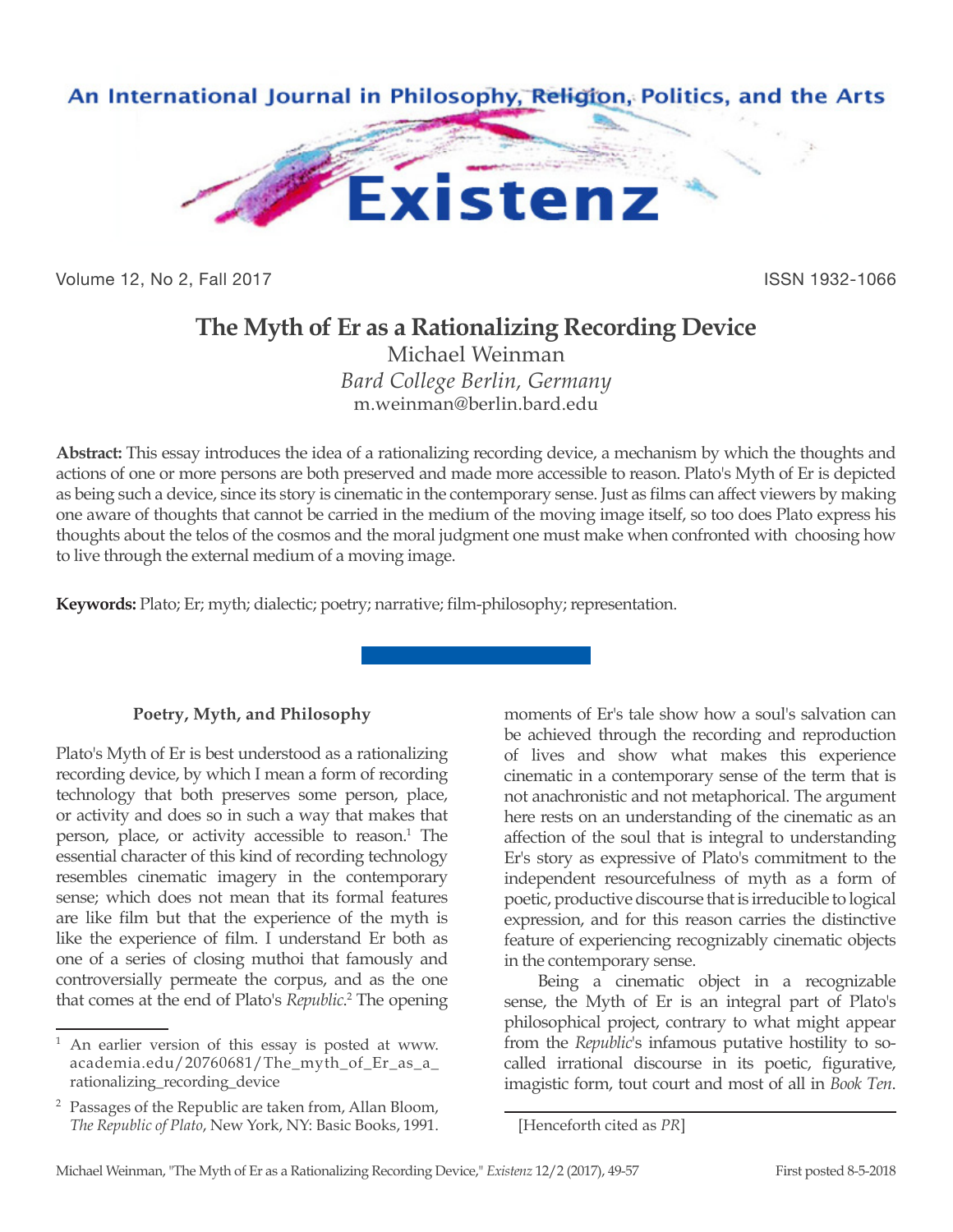Andreas Avgousti provides a helpful overview of scholarly interpretations of Plato's dialogues when he discusses the link between "poetry literature" and "myth literature."3 Avgousti laments "the way these literatures are divided" (*BUS* 22n6), especially in the attention he gives to the fact that the division is often in the service of insisting that the myths have a primarily positive, specifically rhetorical, purpose—perhaps, to ease the presentation of philosophical content, perhaps to ease a polemic against poetry—while poetry as practiced by the poets he knew, or even as such, is wholly and essentially objectionable. He arrives at the forceful conclusions that Platonic "dialogue disparages neither poetry nor myth" (*BUS* 22), and that, put positively, in Plato's dialogues in general and in the *Republic* in particular, "there is in fact room for imitation of a particular kind" (*BUS* 25). I present my reading of Er as a rationalizing recording device, as an explication of how, at least in this one instance, Plato embraces *muthos* as an end in itself, as a mode of discourse that has its own independent means and ends with which the philosophical *erôs* must come to terms in a positive, productive fashion.

Having said this much about the overarching interpretive concern of the role of myth in Plato's philosophical dialogues at large, it is necessary to say something about the presence of Er as a concluding myth in the *Republic* in particular. Francisco Gonzalez argues forcefully that the encounter with Er at the very end of the Republic must present a genuine enigma that is not to be resolved by simply flattening the dramatic tension to suggest that Er either is a "lame and messy ending,"4 *pace* the writings by Julia Annas and H. S. Thayer.5 Instead, Gonzalez states that the myth shows the choice of lives by the characters in the Myth of Er, perhaps most noticeably Odysseus, to be "a pitiful,

funny, and surpassingly strange sight" (*CO* 269) that challenges—essentially, not accidentally—many of the agreements about choice and justice that Socrates had extracted earlier from Glaucon and Adeimantus. Here I follow Claudia Baracchi, who, in what she calls an "unending" conclusion, is centrally concerned with why it is that insofar as the "saving of a *muthos*  concludes the dialogue," the work of *Republic* "both is and is not concluded"; it is concluded, she writes, in that "thanks to [Er's] contemplation of the whole, the dialogue would find rest," but it is not insofar as "the final discourse, precisely as myth, tends obliquely to evade the demands that only the logic of a system would have fulfilled."<sup>6</sup> In other words, even as the dialogue expressly aims—in the re-articulation of the prohibition on imitative poetry in *Book Ten*—to bring human discourse wholly in line with *nomos* and *logos*, it recognizes the ultimate impossibility of this project.

Facing this, many of the standard interpretations of Plato's dialogues, especially in English-language philosophy of the twentieth century, have either suppressed or tried to rationalize both this myth and *muthos* altogether; in short they have endeavored to understand Plato as arguing that the conflict between *muthos* and *logos* can be resolved by subordinating the former to the latter. This is a manifestation of the incoherent overall attitude toward Plato's response to myth and to poetry that we saw Avgousti bemoan above. Responding to one of the more influential instantiations of this tradition of interpretation, that of Annas (*IPR* 349-53), Baracchi also calls attention to how Annas (as with any other reader who seeks to rationalize *muthos* in this way) displays "a quite remarkable reluctance to acknowledge the irreducible opacity, questionability, and manifoldness of language" (*MLW* 6) to which Plato himself expressly calls attention by offering myths at critical junctures of his philosophical dialogues. On the contrary, Baracchi understands that for Plato "far from having an arbitrary, accessory or even unnecessary character," myths actually "disclose language as intrinsically and essentially imaginal" (*MLW* 6). In particular, I shall argue, it is the fantastic moving image of the cosmos as a realm of ceaseless judgment, as encountered through the mediation of Er's power of vision, that leaves one with a final reminder of the limits of *logos*, and not its triumph.

<sup>3</sup> Andreas Avgousti, "By Uniting It Stands: Poetry and Myth in Plato's Republic," *Polis* 29/1 (2012), 21-41, here pp. 22-6. [Henceforth cited as *BUS*]

<sup>4</sup> Francisco J. Gonzalez, "Combating Oblivion: The Myth of Er as both Philosophy's Challenge and Inspiration," in *Plato and Myth: Studies on the Use and Status of Platonic Myths*, eds. Catherine Collobert, Pierre Destrée, and Francisco J. Gonzalez, pp. 259-77, here p. 259. [Henceforth cited as *CO*]

<sup>5</sup> Julia Annas, *An Introduction to Plato's Republic*, New York, NY: Oxford University Press 1981, p. 353. [Henceforth cited as *IPR*], Horace S. Thayer, "The Myth of Er," *History of Philosophy Quarterly* 5/4 (October 1988), 369-384, here p. 380.

<sup>6</sup> Claudia Baracchi, *Of Myth, Life and War in Plato's Republic*, Bloomington, IN: Indiana University Press 2002, p. 219. [Henceforth cited as *MLW*]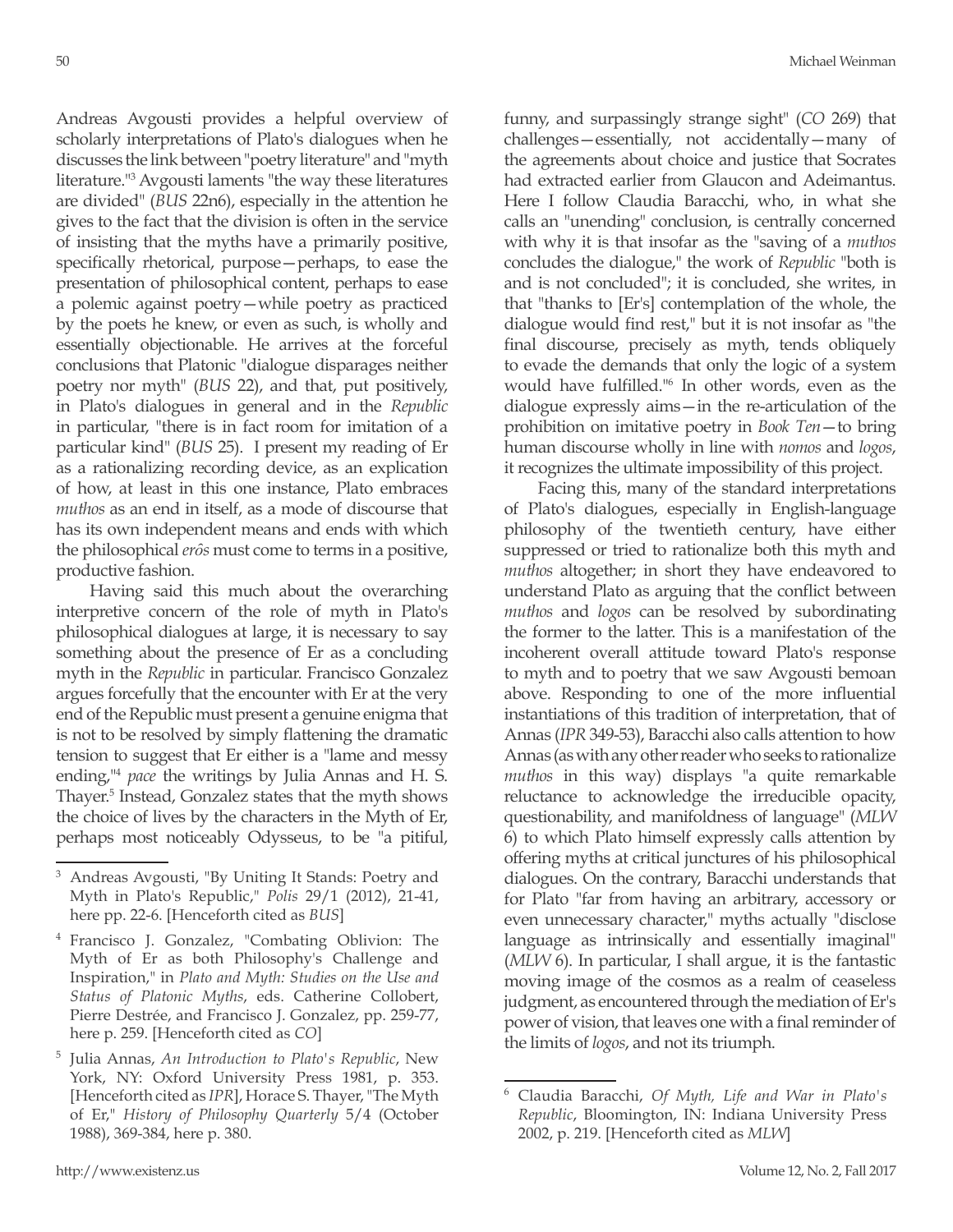## *Muthos* **and** *Logos* **in the Republic**

It is necessary to consider the placement of the Myth of Er as the concluding myth in the Republic. Four central elements can be shown to make sense of this myth as a fitting conclusion to the book and to the dialogue as a whole. First, the initial version of the three kinds of *skeuē* analysis (597b-e) with its "three kinds of couches" passage. Next, the refinement of this analysis in the second version of the three kinds of *skeuē* analysis (601d-602b). Third, the statement concerning the "old quarrel between poetry and philosophy" at 607b-c. Finally, we have to look at the passage where Socrates insists on the justice of demanding back from the two brothers Glaucon and Adeimantus the opening assumption he allowed them to make regarding injustice escaping the notice of gods and men (612c-e). Read together, this string of passages shows that there is a single dialectic movement that holds not only all of *Book Ten* together, but also weaves that whole cloth of *Book Ten* into the more comprehensive unity of the dialogue as a whole. Given these elements, the myth of Er can be seen as an instance of philosophical poetry that has the power to settle the old quarrel between the two competitors precisely because it channels the productive possibilities of poetry into the rationalizing power of dialectic.

The "three kinds of couches" analysis is likely the closing element of the book that is best known and most discussed, and it introduces a pair of triads that correspond with one another. There is the triad of makers with its corresponding triad of things made by art (*skeuē*). On the one hand, there is the divine demiurge, the human demiurge, and the imitator; on the other hand, there is the form of the couch, the couch, and the image of the couch. The correspondence is assured by the activity of imitation: beginning from the least real of the three couches, the idea is that the imitator produces the image of a couch by imitating the actual couch that was produced by a human demiurge (a carpenter) by means of imitating the form of the couch that was produced by a divine demiurge. This is well known and not especially surprising. However, striking and telling about this moment is the fact that this "three kinds of couches" analysis is not the definitive version of the "three kinds of *skeuē*" analysis that Plato's Socrates provide in *Book Ten*. For, while this first version helps us to see how the same signifier, such as "couch," of course, but also "soul" or "human being" functions in multiple ways, it has a crucial flaw: it gives

the false impression that being is a copy. Insofar as the "imitation of an imitation" analysis implies that the actual artifact (the human being as well as the couch) is itself a mere copy, in the service of the argument that the image of the couch is just a copy of a copy, the "three kinds of couches" version actually points away from the presence of the ideal in physical reality. To correct this, Plato has Socrates offer a second and improved analysis at 601d-602b.

In this second analysis, Socrates corrects what is misleading in the first version by showing that the diminishing return of truth rests not in the manner of production, that is in whether the *skeuos* in question is the form (made by the divine demiurge), the actual artifact (made by a human artisan), or an image (made by an imitative painter or poet). This time, the emphasis is rather placed on the relationship between production and consumption. So, while the three-tiered analysis remains, as does the underlying condemnation of imitation as having little or no being, the difference between the tiers of reality does not rest in the object itself as a product of one or another kind of production, but rather in the epistemic relationship that the producer or user of the artifact bears to the artifact.

Socrates describes this with reference to a different *skeuos*, namely, a flute. With respect to a flute, it is possible to have the epistemic relation of the imitator, who—having neither produced a flute nor used a flute, but merely having made an image of a flute—has neither knowledge nor a right opinion about the flute, and thus can only charm or deceive when it comes to the flute and its use (602a-b). The same bottom tier assignment to imitation is now on very different grounds: the problem is not that the imitator's flute itself is an imitation of an imitation, it is rather that the imitator's relationship to the flute he produces is predicated on ignorance, on the absence of either truth or right opinion. In the second version of the three kinds of *skeuē* analysis, this is compared with the condition of the user and the maker of a real flute, where the former—whose orientation is based on trust (the epistemic condition of the second part of the so-called "divided line" in *Book Six* [509d-511b])—possesses a right opinion of the flute, while the flute-player, because of his actual use of the flute has knowledge (601e-602a). We are left with a clear hierarchy of three terms, with the imitator as the third and worst, and then two increasingly preferred terms. But notice that, this time while the imitator remains in the worst position, and the human *tekton* remains second, the best term has shifted from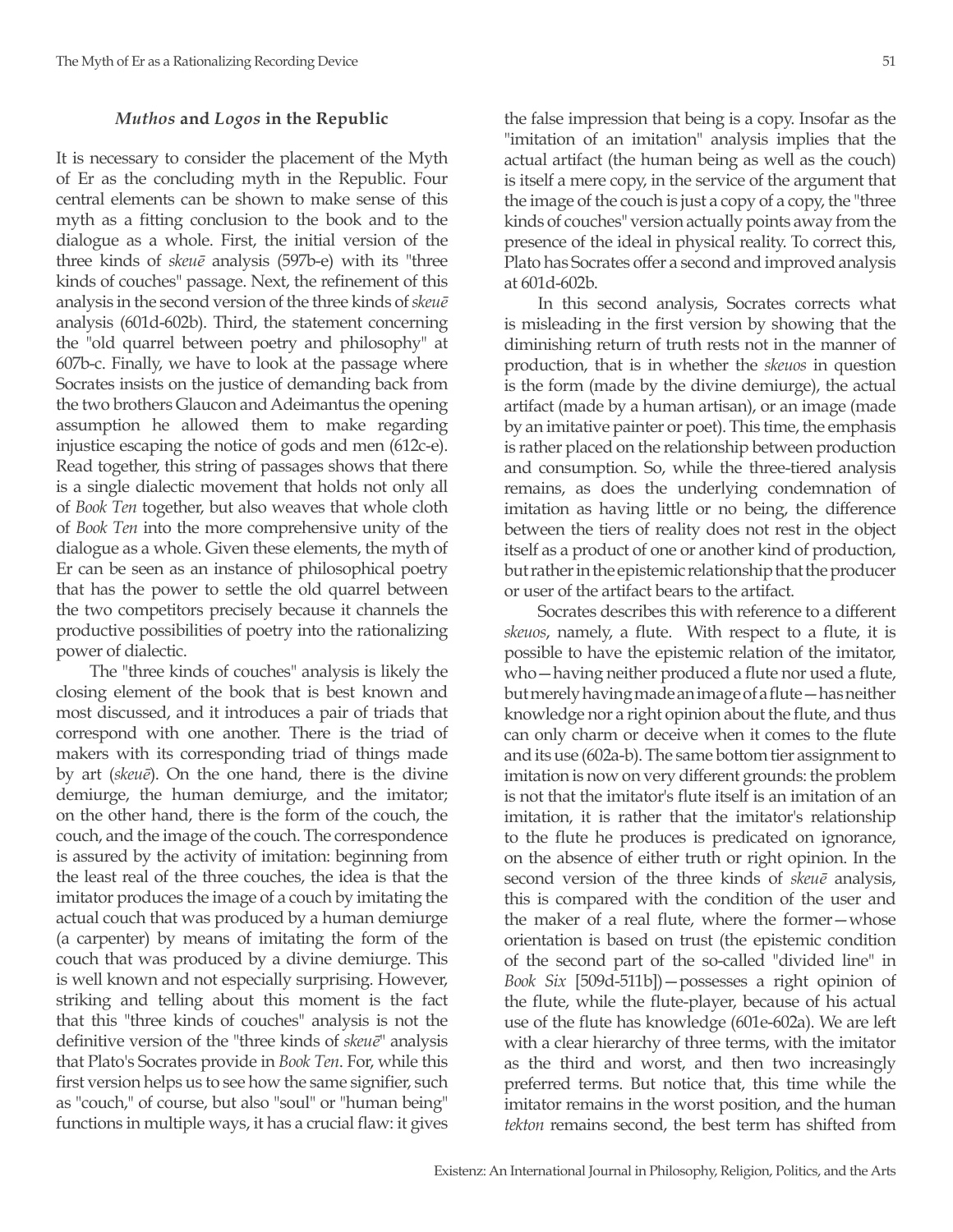the divine demiurge to the human who uses rather than produces the *skeuos*. While the image based on imitation of an artifact remains the least real (or true) of the three kinds of *skeuos*, and the actual artifact as an object of production remains second, these two are now not contrasted not with the divine-created idea of the artifact, but rather with the actual artifact as an object of use. The most real now is not the ideal form created by the demiurge, but rather the flute that is known to the flute player who actually makes use of it by actualizing its function purposively.

A second pair of passages that is relevant from the first two thirds of *Book Ten* is the passage about the "old quarrel between philosophy and poetry" (607b-c), along with the intimately connected passage in which Socrates demands from the two brothers, "return to justice what justice is owed" (612c-e).

In the old quarrel passage, Socrates reiterates the rejection of imitative poetry in *Book Three* on grounds that are ultimately ethical, epistemological, and ontological, and unlike in the earlier discussion, also states the condition under which imitative poetry can pass ethical muster. For this reason, Baracchi notes, the "Myth of Er should be viewed in the context of the Socratic pronouncements [397b-e, 507b-c] against… the logic of mimetic absorption," for the myth as a form of Socratic narration would "be the locus within which the exposure to and emergence of strange voices becomes perspicuous, manifests itself as such, instead of disappearing into the lie" (*MLW* 121) of poets such as Homer, who pretend to identify exactly with those who speak through them. It is precisely in not lying in this way, while still practicing *mimēsis* that the Myth of Er, as a piece of Socratic poetry could disclose the way that, as Socrates says (607c), "poetry directed to pleasure and imitation" could "have any argument to give...showing that they should be in a city with good laws." More pointedly, Socrates demands (607d) that imitative poetry should be prepared to present an apologia that "it's not only pleasant but also beneficial to regimes and human life," regarding which Baracchi argues, it means that "properly speaking, the problem was never the lie of *mimēsis*, but the comportment to it—the *ēthos*" (*MLW* 124). If it is right to understand the accusation against poetry in *Book Ten* as an *apologia* for the earlier, less genuine and ultimately incomplete accusation in *Book Three*, this means for Baracchi that Er needs to be understood as "the enactment of a further apology—the apology enacted by the Socratic *legein* itself and not merely prescribed to poetry" (*MLW* 125).

Somewhat less poetically, the composition of the Myth of Er and its placement at the conclusion of the *Republic* can be understood as Plato's gesture on the part of speech itself to reconcile, through the lexis of *mimēsis*, the two dominant modes of linguistic expression alive in dialogue, its author and its reader, *muthos* and *logos*.

Socrates refers to Er's tale as the apology (614b) that "should be heard so that in hearing them each of these men will have gotten back the full measure of what the argument owed" (614a). This apology of philosophy to poetry ends with the conviction that, "it isn't holy to betray what seems to us to be the truth" (607c). In the passage immediately preceding the presentation of Er's tale, Socrates demands that the two brothers "give back to me what you borrowed in the argument," namely, "the just man's seeming to be unjust and the unjust man just" (612c-e). Responding to this request, Socrates invokes Cephalus's definition of justice offered at the very outset of the dialogue in order to see where the main argument of the dialogue went wrong; namely, at the beginning of Book Two when Socrates agreed that, "even if it weren't possible for this to escape gods and human beings, all the same, it had to be granted for the argument's sake so that justice itself could be judged as compared with injustice itself." It is no accident that we have to return to that moment where Glaucon first troubled the seeming truce between Thrasymachus and Socrates with which *Book One* concluded; for it was there, in a gesture not corrected throughout the entirety of the discussion through *Book Nine*, that the argument deprived the just of their deserts and at the same time wronged justice itself. Socrates implies:

On justice's behalf I ask back again the reputation it in fact has among gods and among human beings; and I ask us to agree that it does enjoy such a reputation, so that justice may also carry off the prizes that is gains from seeming and bestows on its possessors. [612d]

Just at this moment, *logos*, which provided the basic shape for the dialogue from the end of *Book One* until this moment near end of *Book Ten* now gives way to an apology given in mythic form. Baracchi describes this situation, "it is in such a striving to say justice and do justice that the logos will have become an apologos" (*MLW* 95). I maintain that the *apologos* is the Myth of Er.

## **Resolving the Quarrel between Poetry and Philosophy**

Plato's *Republic* ends with the Myth of Er, which surely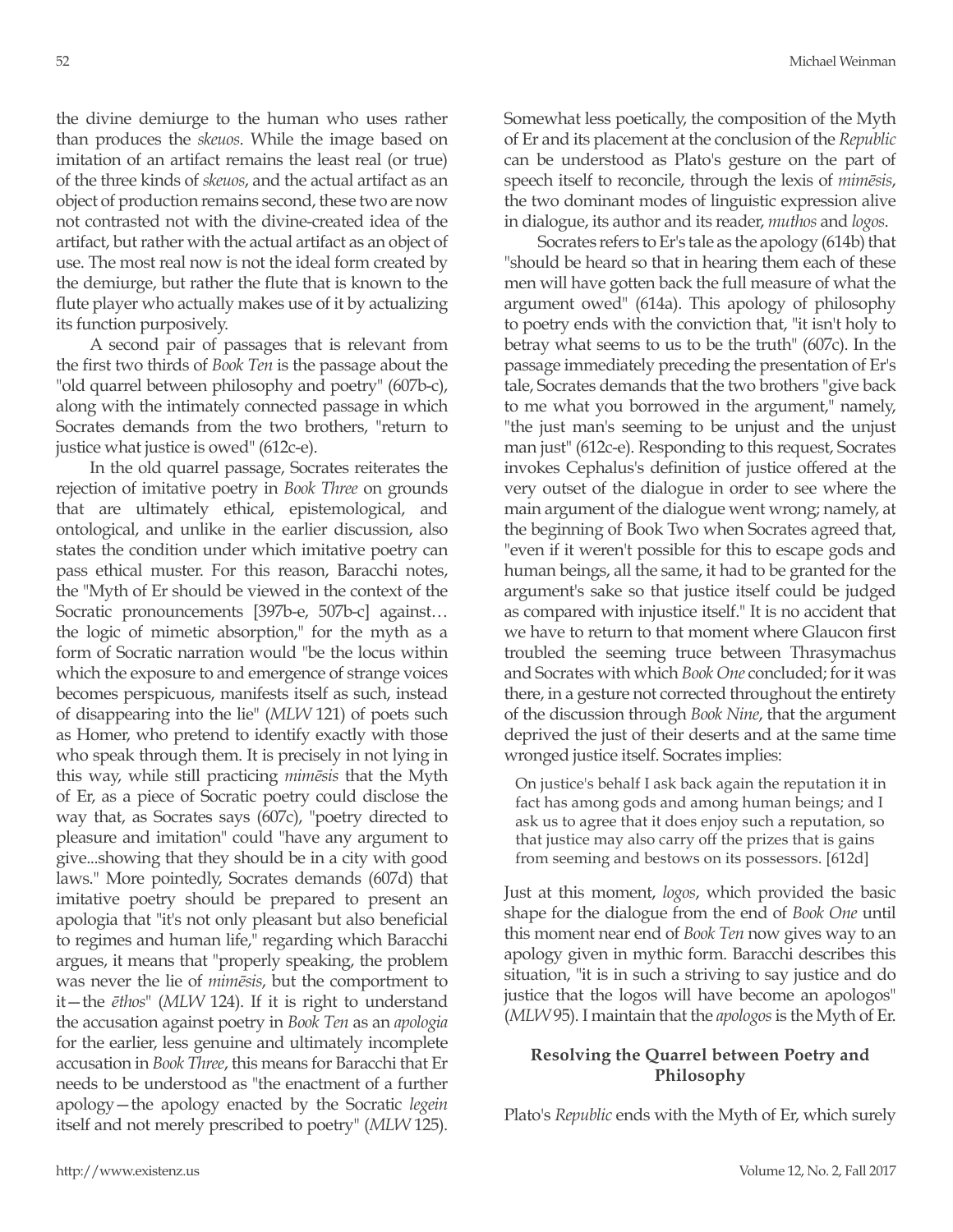looks like imitative poetry in the relevant sense of *Book Ten*, even though the main point of much of *Book Ten* is to call for an end to imitative poetry. It is thus necessary to ask why is the Myth of Er acceptable to Socrates, notwithstanding the thoroughgoing critique of the class of imitative poetry to which this Myth surely belongs? The Myth of Er appears to be guilty of the "greatest accusation" against poetry (605c). One could argue that this myth is not really imitative poetry in the relevant sense, in which case the myth can be seen as evidence that Plato hopes to have Socrates ends therewith the "old quarrel" in favor of philosophy and against poetry. Another response would be that the myth itself is imitative poetry conjoined with *logos* that according to Socrates (607c) can be admitted into the realm of *logos* and *nomos*, the space of justice that is oriented toward the form of the good. This second response, according to which *Book Ten*, with its concluding Myth of Er, actually decides the old quarrel for philosophy as poetry, and not against poetry, is the one I advocate. The following close reading of the myth intends to vindicate my position.

Just before Socrates begins recounting Er's story (614a), he provides this prelude to the song of Er:

I will not however tell you a story of Alcinous, but rather of a strong man [alkimous], Er, son of Armenius, by race a Pamphylian. Once upon a time he died in a war; and on the tenth day, when the corpses, already decayed, were picked up, he was picked up in a good state of preservation. Having been brought home, he was about to be buried on the twelfth day; as he was lying on the pyre, he came back to life, and come back to life, he told what he saw in the other place.

There are numerous noteworthy details in this way of framing Er's narrative—such as the following: (i) the playful, yet deadly serious reference to Odysseus' apology in describing the protagonist of this story as alkimou and not Alkinou; (ii) the naming of Er, whose name itself simultaneously elongates the e and contracts the *ȏ* of *erȏs*, expressly link the myth with dialectic and "the philosophical *erôs*"; (iii) Er's patronym, which identifies him as deriving from a "middle space" that is also a no man's land; (iv) his nationality being identified as "that of every kind or sort"; (v) the decaying corpses that echo the story of Leontius (Resp., 4.439e-440a); (vi) the numerology, which follows throughout the myth, with 7, 8, 10, and 12 consistently being stressed and given certain significations. I only mention these at this juncture, and I shall focus now instead on how this introduction points toward Er and his story. It does

so, by representing Er as lying on the pyre, between life and death, suddenly awaking from a death-like state speaking of a vision, Plato has Socrates introduce a theme that can be recognized as the "flashback scene." That is, Er's vision—whose cinematic effect on the reader will be the focus of the upcoming analysis—is encountered through a framing device that focuses the reader's conscious attention (the inner eye) through the lens of Er's own eyes as he awakes in a lying position, looking up, into a space that defies all orientation in terms of our ordinary perceptual experience on earth.

This means that the reader joins Er's vision of "the other place" through the mediation of Er's eyes. Socrates speaks of "the journey in the company of many" (614b) that Er says his soul made "to a certain demonic place, where there were two openings in the earth next to one another, and again, two in the heaven, above and opposite the others" (614c). The connection between this vision of the cosmic architecture and the ethical question, mirroring the shift from the ontological to the epistemological foci of the first and second versions of the "three kinds of *skeuē*" analyses earlier in *Book Ten*, is immediately evident as Socrates has Er continue his account:

Between them sat judges who, when they had passed judgment, told the just to continue their journey to the right and upward, through the heaven; and they attached signs of the judgments in front of them. The unjust they told to continue their journey to the left and down, and they had behind them signs of everything they had done. [614c-d]

As a result of having read this connection between the cosmos' construction and the judgment of the souls together with the two versions of *skeuē* analysis, I point out the following two observations:

Firstly, similar to the story of Timaeus, also the Myth of Er is profoundly concerned with what James Adam refers to as "a picture of the harmonies and revolutions of the Universe [that it is our] highest duty and privilege to live."7 The first version of the "three kinds of *skeuē*" analysis would relate to the divine demiurge, the second version was needed in order to make plausible the suggestion that the accounting of the cosmic architecture could be legitimated by its usefulness for responding to the two brothers' question concerning justice and not the need of knowing the

<sup>7</sup> James Adam, *The Republic of Plato*, 2nd edition, Cambridge, MA: Cambridge University Press 1963, p. 441.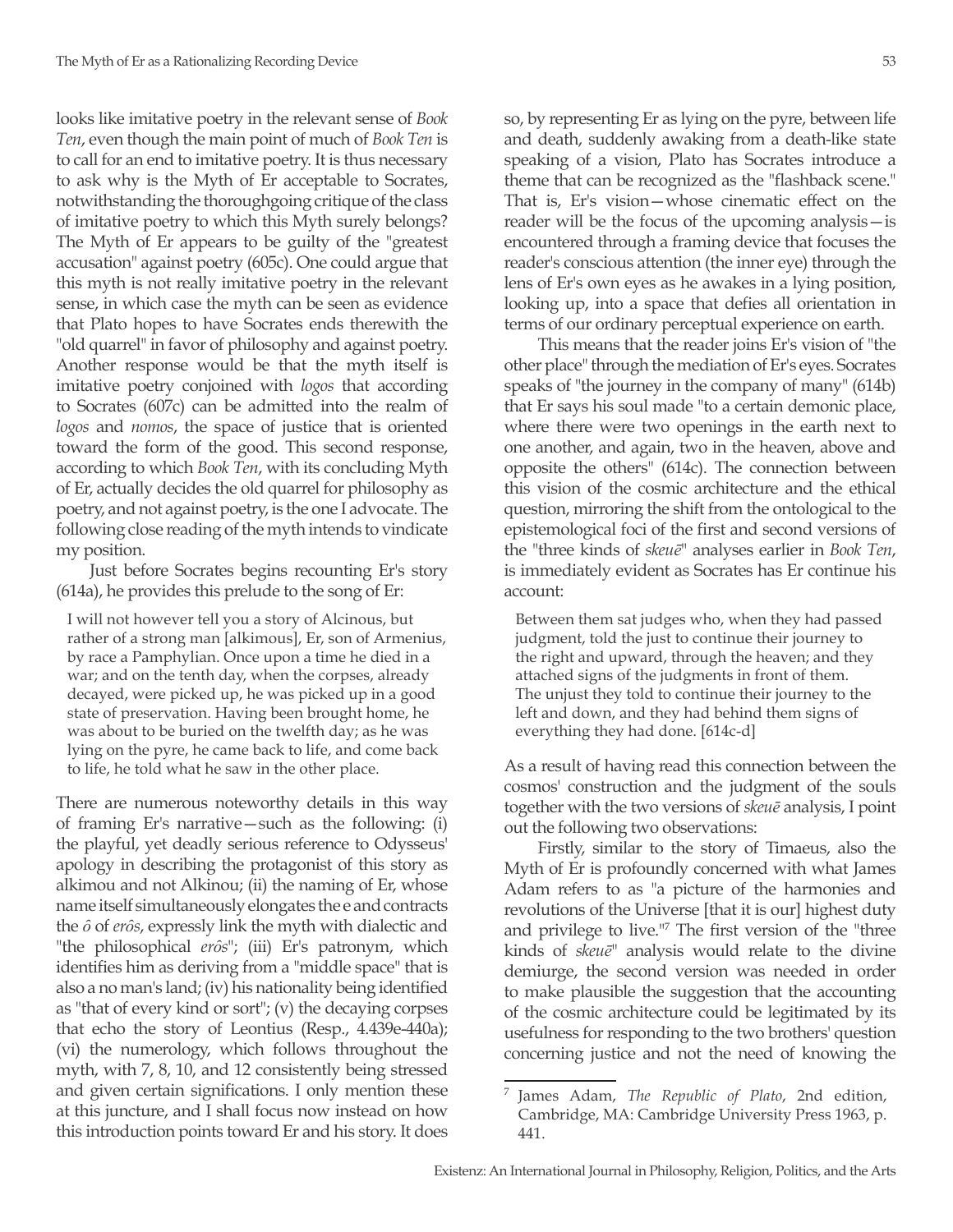cosmos as only a god could. It was necessary to base the greater reality of the type-1 *skeuos* on its use by humans and not on its manner of production by some god, which is just what the second version does in contrast to the first. Secondly, Er's vision of cosmic justice differs from the Timaeus' account of the goodness of created beings as the purpose of their souls' emanation and the divine demiurge's role in producing the cosmos. While Timaeus in *Timaeus* is happy to endorse an ontology such as the one at work in the first version of the *skeuē* analysis, Socrates in the myth of Er does not. The reason for this is that Socrates' immediate audience— Glaucon—does not need an account of what is, since it is accessible to the divine mind who is the producer of the world in its rational order, but instead rather favors an account of how a narrative can be useful.

Both of these critical differences are at work in understanding what makes the experience of the myth a cinematic experience in the relevant sense, and both point exactly to the importance of the first person perspective that predominates the Myth of Er and which crucially distinguishes the discussion of its cosmic choreography from the related presentation of the same in *Timaeus*, and is in turn the ground of the uniquely cinematic experience to which the reader is introduced by the encounter and unfolding of Er's story. In the words of Socrates:

And when he himself came forward, they said that he had to become a messenger to human beings of the things there, and they told him to listen and to look at everything in the place. He saw there, at one of the openings of both heaven and earth, the souls going away when judgment had been passed on them. [614d-e]

Two central features of the myth of Er—what can be called its representation of the "scene of judgment" and the "cosmic choreography"—are here expressly linked to one another. The above and below, the conduits or openings from above and below to the world as we know it, and of course, the cosmic turmoil, all this is to be seen with reference to the great judgment of souls and the choosing of a pattern of life by the souls that follows chronologically as well as ontologically from this judgment. This explicit tethering of these two features must be understood together with the second version of the "three kinds of *skeuē*" argument. Specifically, the readers must recognize what they are supposed to learn from experiencing Er's experience. His message is not primarily about the rewards of a just or unjust life, and even less so a message about the way the cosmos

is ordered, since most of all it is a message about how to receive messages. The Myth of Er primarily shows that a human who uses an implement or artifact is the one who knows it. This holds for the cosmos itself. In this case, Socrates uses cosmos for the sake of saving the souls of the two brothers, Glaucon and Adeimantus, and of whoever else might hear the tale who was saved and it might save the reader as well (see 621c). For it is a work of imitation that nonetheless understands how the imitated *skeuos* might best be used, as the maker in this case is trained in the use of this particular *skeuos*.

This becomes clearer still, as Socrates has Er speak of the actual experiences of the numerous just and unjust souls with whom he has travelled in the demonic place, the space between death and life. Being mindful of Er's experience related to the just and unjust souls, a comparison can be made between this version of the relative estimation of a soul's happiness or unhappiness when it lives justly or unjustly, with the two earlier versions in the *Republic*: Glaucon's version in *Book Two* (360b-361d), following from his use of the Ring of Gyges myth, and Socrates' account of a wrestling bout between two souls in *Book Nine*  (580a-588b). Of particular interest here is the difference in the representation of the just and unjust souls in their character as moving images within Glaucon's version of these souls, which Socrates implicitly criticizes (361d) as fundamentally static, "just like two statues" that have been polished, when compared with the procession of souls that are summoned for judgment in *Book Nine*  (580a), which are modeled, as Allan Bloom claims (*PR*  470n5), in the mode of award ceremonies in tragic and comic competitions.

Er's eyes function here in a manner that is phenomenologically equivalent to the camera lens, at the site of a judgment that is always in motion and beyond the conventions and artifices of human creation:

As to the other two openings, souls out of the earth, full of dirt and dust, came up from one of them; and down from the other came other souls, pure from heaven. And the souls that were ever arriving looked as though they had come from a long journey...[The unjust souls] told their stories to one another, the ones lamenting and crying, remembering how much and what sort of things they had suffered and seen in the journey under the earth—the journey lasts a thousand years—and those from heaven, in their turn, told of the inconceivable beauty of the experiences and the sights there. [614e-615a]

In this passage of the myth, Er is inaugurated as the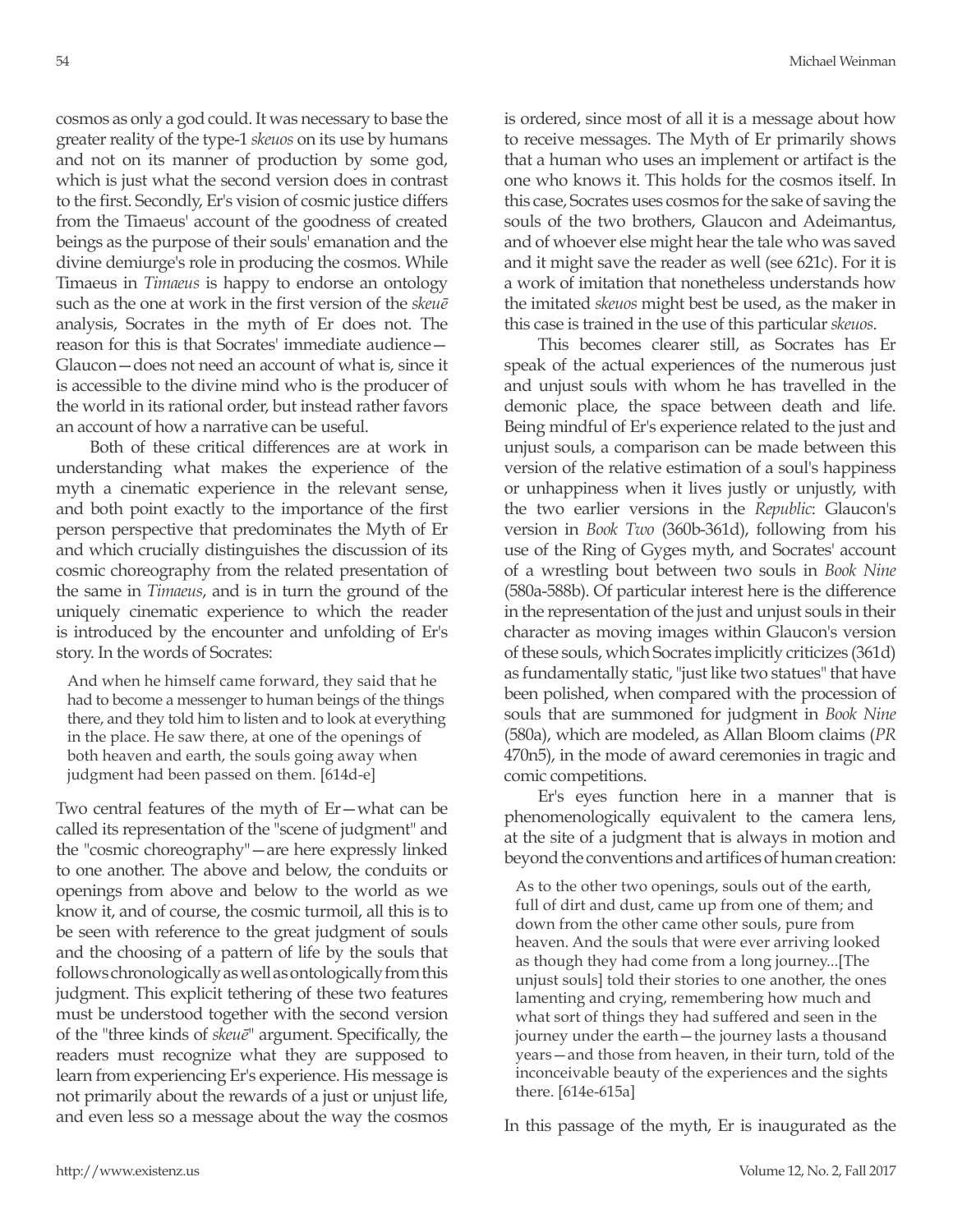messenger who communicates how the myth can account for itself, and gives details of the myth that the reader can use in the right way: to persuade oneself of the cosmic orientation toward the form of the good.

Socrates then concludes this opening movement of the myth with this summary of its relevance for the central theme of the dialogue as a whole, namely, the defense of justice as the path to a happy life:

For all the unjust deeds they had done anyone and all the men whom they had done injustice, they had paid the penalty for everyone in turn, ten times over for each. That is, they were punished for each injustice once every hundred years; taking this as the length of a human life, in this way they could pay off the penalty for the injustice ten times over. [615a-b]

It seems clear that this judgment scene of the Myth that ends with a ten-times-worse-argument is just as artificial as Glaucon's "statuary of the just and unjust souls" (360-361); what is different here is that in the place of souls that are presented as static objects for leisurely evaluation, souls are now presented that are ever in motion, carried along with and also serving as an efficient cause of the cosmic choreography—the spinning of the great whirl of whirls that makes up the visible universe.

As with the judgment scene, the cosmic choreography is introduced with an orienting description that informs the reader how to understand what is about to be told, which is to say, what directs the inner eye in such a way that one's imagination takes up the visual and auditory data—mediated through Er's experience—that will make up the account of the cosmic architecture. Socrates recounts Er's vision:

When each group has spent seven days on the plain, on the eighth they were made to depart from there and continue their journey. In four days, they arrived at a place from which they could see a straight light, like a column, stretched from above through all the heaven and earth, most of all resembling the rainbow but brighter and purer. [616b]

Here again, this trope of the numbers 7, 8, and 12 being especially noteworthy, resonates in interesting ways with the place of these numbers in *Timaeus*. What is worth attending to here, however, in terms of the emphasis that we are placing on Considering the contrast between *Timaeus* and the *Republic* concerning the question of cosmic architecture and especially regarding the point of how one is to experience this architecture, the reader's first encounter with the cosmic whirl is different from the "likely story" in *Timaeus*, inasmuch as it is partial and the result of an imaginary arduous journey undertaken together with Er as he joins other souls in the realm of judgment.

From here, facing the All, the very boundary between life and death is encountered. Socrates tells us that Er relates the encounter with the spine of the cosmos (the stem of the spindle of necessity) around which the cosmic whirl turns:

And there, at the middle of the light, they saw the extremities of its bonds stretched from heaven; for this light is that which binds heaven, like the undergirders of triremes, thus holding the entire revolution together. From the extremities stretched the spindle of Necessity, by which all revolutions are turned. [616c-d]

What is remarkable about this passage, read in critical comparison with Timaeus' demiurge construction of the cosmos, is how light binds the heaven. This is in striking contrast with *Timaeus* where we get two different pictures of "the binding mechanism" of the cosmos, in the course of Timaeus' similar story.

The two accounts of the binding mechanism in *Timaeus* are as follows. First, in the "first founding" (29e ff., especially relevant for the comparison is the discussion of the motion of the heavens at 39a-40d), the circular construction of the cosmos and all the moving gods and souls and heavenly bodies within it is the work of "true adornment, cunningly embroidered over the cosmos" by the divine intellect, that are "joined together by force" (35b). Later, in the "second founding" (48a ff.), Timaeus finds it necessary to add a third element to the two that were given in the first founding, so that there is again being and becoming, and in addition the new element of the mysterious chore (receptacle). Whereas in the divine nous in the first founding of the cosmos the whole cosmos can be propagated from the work of likenesses to the forms, here there is a need for the receptacle to serve as "the wet nurse of becoming, being liquefied and ignited and receiving the shapes of earth and air, and suffering all the other affections that follow along with these" (52d). It is clearly Timaeus' intention (though perhaps not Plato's) to show that these two stories can actually work together. Relying on the interpretive principle that it is productive to read together the "cosmological passages" of the *Republic* and *Timaeus*, especially when they specifically revolve around the way in which harmony can mediate between discrete and continuous quantities, that is between geometry and number, I want to call attention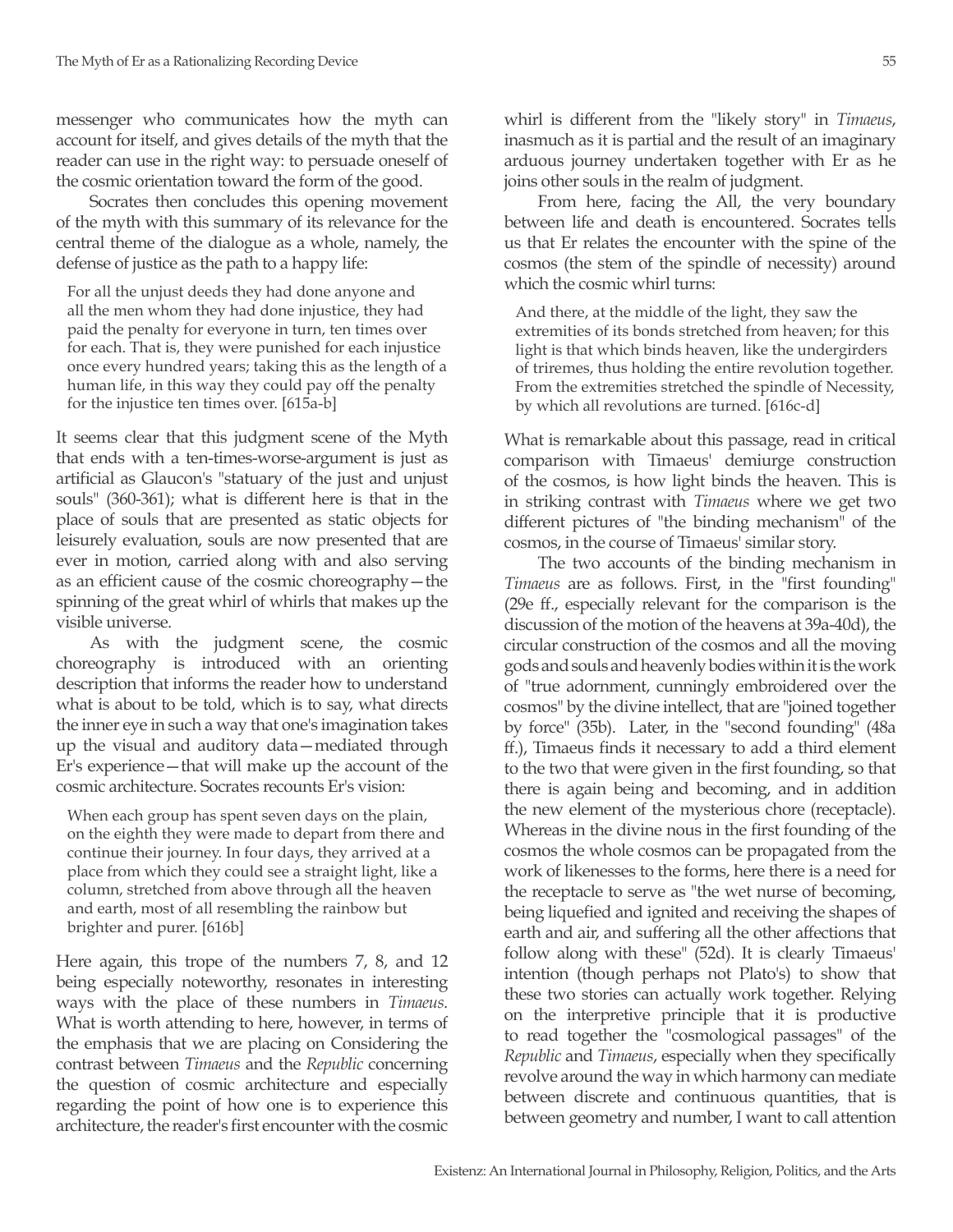to the following facts: (1) in Er's tale, light itself suffices to hold the cosmos together; (2) in *Timaeus*, only force or else the receptacle holds the cosmos together; (3) taken together, (1) and (2) suggest that the explanation in Er is so different—in kind as well as in detail—from either of the versions of the binding mechanism in *Timaeus* that the difference demands some kind of justification.

The justification will need to show how it can be the case that light-as-a-binding-mechanism is acceptable in the *Republic*, when careful scrutiny of *Timaeus* gives reason to believe that as a true opinion about the nature of the cosmos, it is surely untenable for Plato. This untenability can be seen from the following argument. (1) The fact that the two suggestions of a possible "binding mechanism" offered by Timaeus—either force or a perfectly-plastic-but-nevertheless-materiallydetermined-space or place called "the receptacle"—each indicate a manner of physical yoking, which surely the "cosmic axis" ("spindle of Necessity") requires in order to come into being and then produce the cosmic circular motion. (2) Light—the candidate named in Er's tale—cannot possibly meet this test.  $(3)$  By  $(1)$  and  $(2)$ , we can see that light-as-a-binding-mechanism cannot meet the condition of "being a candidate for the binding mechanism of the cosmos," at least as that condition is understood by Timaeus in *Timaeus*.

It is necessary to ask why light-as-bindingmechanism would be deemed satisfactory within the discursive space between Socrates and Glaucon, and between their discussion and the reader. Throughout the retelling of his tale, and so unlike in *Timaeus*, or the concluding myth of *Gorgias*, one only ever sees the cosmos through Er's eyes, from his liminal and even marginal position in the daimonic place. And, from this vantage point, light itself does—for all he (and the readers who have epistemic access through him) could possibly know—bind the cosmos together. This is a shining example (literally) of how some sort of right opinion can be enough truth, perhaps, for our use of the relevant *skeuos*, and how mythic discourse can disclose truth of the relevant kind—in this case, the kind of truth that can save one's soul, which is not after all the truth of how the world-soul was constructed or how it preserves itself in motion.

This understanding of the difference between the conditions placed on a possible likely story about the binding mechanism of the cosmos by the Myth of Er, on the one hand, and the two foundations of Timaeus, on the other hand, gains credence when we turn to what Er describes next: the three daughters of Necessity, seated on their thrones, surrounding the "lap of Necessity," which is utterly static, again in fruitful distinction from the Necessity presented as a "wondering cause" in *Timaeus* (48a-b). This raises a question which resonates with our deeper question regarding the relation of *muthos* and *logos* and how the *Republic* acquired what we heard Annas call its "lame and messy ending" (*IPR* 353). Following Baracchi, one can ask why it becomes

necessary or unavoidable to present necessity allegorically, literally to allude to necessity while speaking of something else (*allo agoreuô*), indeed of someone else whose proper name is Necessity. [*MLW* 191]

Both Er in the *Republic* and Timaeus in *Timaeus* come around to talk about necessity, but in each case, they do so indirectly through another name—Necessity in Er, *chora* in *Timaeus*. Why should this be, why is necessity both at the center of the analysis concerning being and yet it is also always named with reference to another metaphysical category, in this case, that of becoming.

Reading 617b-c, Baracchi believes this is so because necessity is nothing other than the ceaseless cycle of coming-forth and receding, birth and death, motion of the same and motion of the other (*MLW* 192). Necessity's nature as nothing more than procession and recession would then explain the presence of the Fates as daughters of Necessity, their spatio-temporal position, and their characteristic activity of weaving, which is responsible for the heavenly motions and hence for the cosmological principle of time, with its irreversible course of thereby creating past, present, future. This, in any case, would be how the cosmos appears to a soul, such as Er's, which participates in the ceaseless cycle of heavenly motions and earthly judgments, even if that soul is, for a moment, suspended in the demonic place between heaven and earth. For this reason, light would be sufficient for the likeness to be understood as truth, as this light binds the cosmos precisely (and only) as that in which justice, "as the order of the living, should be understood," (617b) for justice is nothing other than "the vision of the cosmos in its glowing and resonant unfolding" (617c). The light binds the cosmos here, because the light is literally the unfolding of justice, ever proceeding and receding, and thus for a soul that can see in the right way—a soul that has suffered the proper, cinematic, experience—this is what holds the world together.

Sadly, however, the narrative does not close with the identification of light and justice and the presentation of this light-justice as the "binding mechanism" of